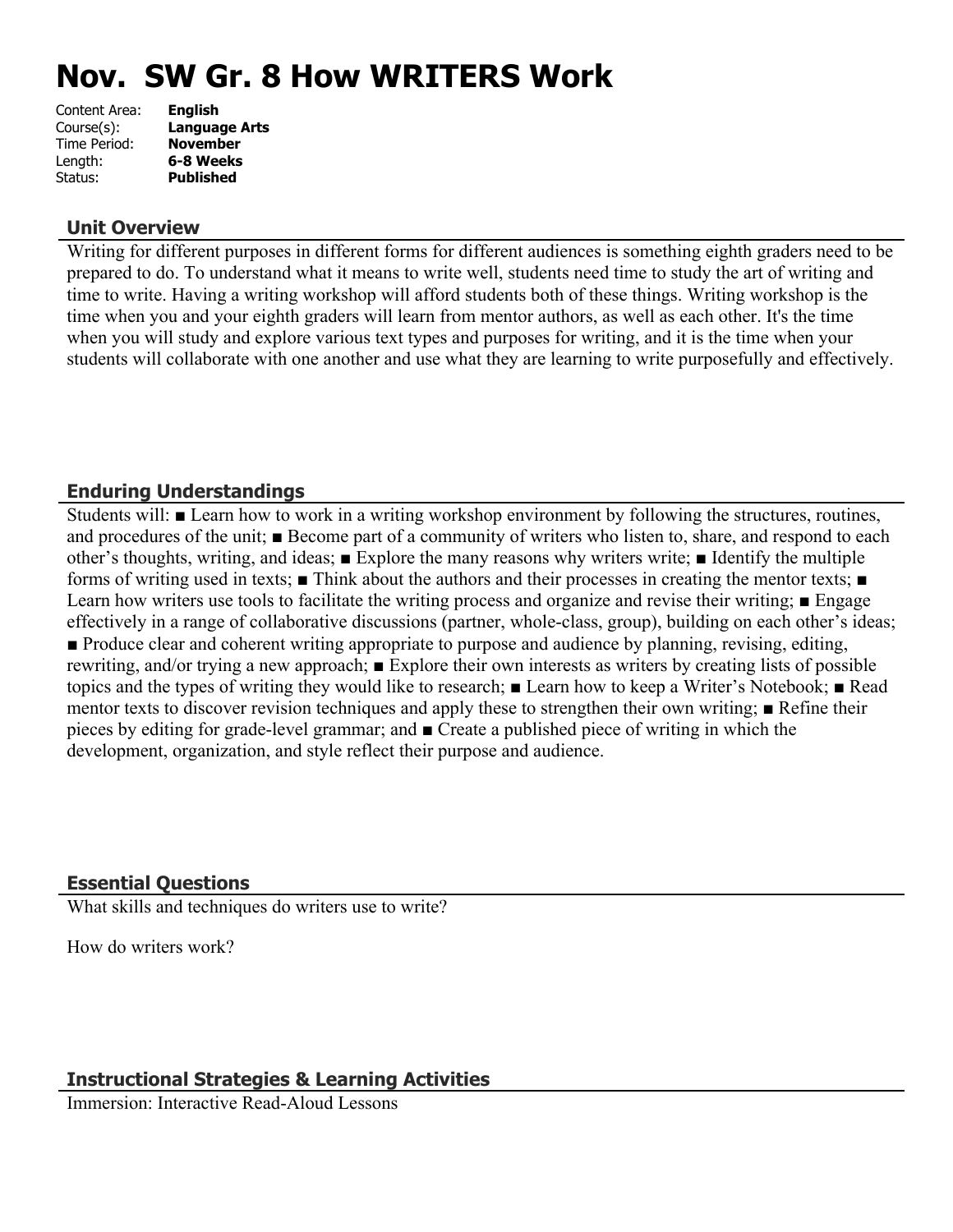Day 1: Why Do Writers Write? uses all mentor texts from the unit. Rationale: There are many reasons why writers write. Students will listen to excerpts from some of the mentor texts, think about the reasons the authors wrote them, and then draw evidence from the texts to support and reflect on the reasons for their own writing. Common Core State Standards: W.8.3, W.8.4, W.8.5, W.8.7, W.8.8, W.8.9, W.8.10, SL.8.1, SL.8.2, SL.8.3, SL.8.4, SL.8.6, L.8.1, L.8.2, L.8.3, L.8.4, L.8.5, L.8.6

Day 2: Keeping a Writer's Notebook and Filling It With Possibilities uses Writing Down the Bones by Natalie Goldberg and Crow Call by Lois Lowry. Rationale: Writers use their notebooks to gather and record ideas, or "seeds," to consider developing into a published piece of writing. Students will discover the purpose of keeping a Writer's Notebook and begin using it for quick writes to record their ideas in a short amount of time. Common Core State Standards: W.8.3, W.8.4, W.8.5, W.8.7, W.8.9, W.8.10, SL.8.1, SL.8.2, SL.8.3, SL.8.4, SL.8.6, L.8.1, L.8.2, L.8.3, L.8.4, L.8.5, L.8.6

Day 3: Discovering the Many Forms of Writing uses Chicken Soup for the Soul, Real Kids, Real Stories, Real Character by Garth Sundem, and Walking on the Boundaries of Change: Poems of Transition by Sara Holbrook. Rationale: Students will listen to different genres/forms of writing from a few of the mentor texts, draw evidence from them to identify how they are different, and also explore how form, features, and purpose are all connected. Common Core State Standards: W.8.2, W.8.3, W.8.4, W.8.5, W.8.7, W.8.9, W.8.10, SL.8.1, SL.8.2, SL.8.3, SL.8.4, SL.8.6, L.8.1, L.8.2, L.8.3, L.8.4, L.8.5, L.8.6

Day 4: Writing as Inspiration – Looking at Authors' Messages uses Real Kids, Real Stories, Real Character by Garth Sundem. Rationale: Students will listen to inspirational stories and think about the authors' messages, as well as draw evidence from the text to support their thoughts and ideas. They will also reflect on values they think are important and explore how best to relate those values in their own writing. Common Core State Standards: W.8.3, W.8.4, W.8.5, W.8.7, W.8.8, W.8.9, W.8.10, SL.8.1, SL.8.2, SL.8.3, SL.8.4, SL.8.6, L.8.1, L.8.2, L.8.3, L.8.4, L.8.5, L.8.6

Day 5: Finding Your Everyday Voice uses Walking on the Boundaries of Change by Sara Holbrook. Rationale: Poets find inspiration from everyday experiences and emotions. Students will discover how poets use emotive language as well as poetic devices in their writing. They will also learn how to find and use their own voice in their writing. Common Core State Standards: W.8.3, W.8.4, W.8.5, W.8.7, W.8.9, W.8.10, SL.8.1, SL.8.2, SL.8.3, SL.8.4, SL.8.6, L.8.1, L.8.2, L.8.3, L.8.4, L.8.5, L.8.6 Mini-Lessons

Generating Ideas I: Using Lists to Spark Writing Ideas uses Writing Down the Bones by Natalie Goldberg. Rationale: Writers fill their notebooks with lists of ideas and possible topics that they can take through the writing process and develop into published pieces. Students will create lists of possible topics or ideas to write about and then create an idea web or entry using one of these ideas. Common Core State Standards: W.8.1, W.8.2, W.8.3, W.8.4, W.8.5, W.8.7, W.8.8, W.8.9, W.8.10, SL.8.1, SL.8.2, SL.8.3, SL.8.4, SL.8.6, L.8.1, L.8.2, L.8.3, L.8.6

Generating Ideas II: Writing Ideas From a Photograph uses Crow Call by Lois Lowry. Rationale: Another way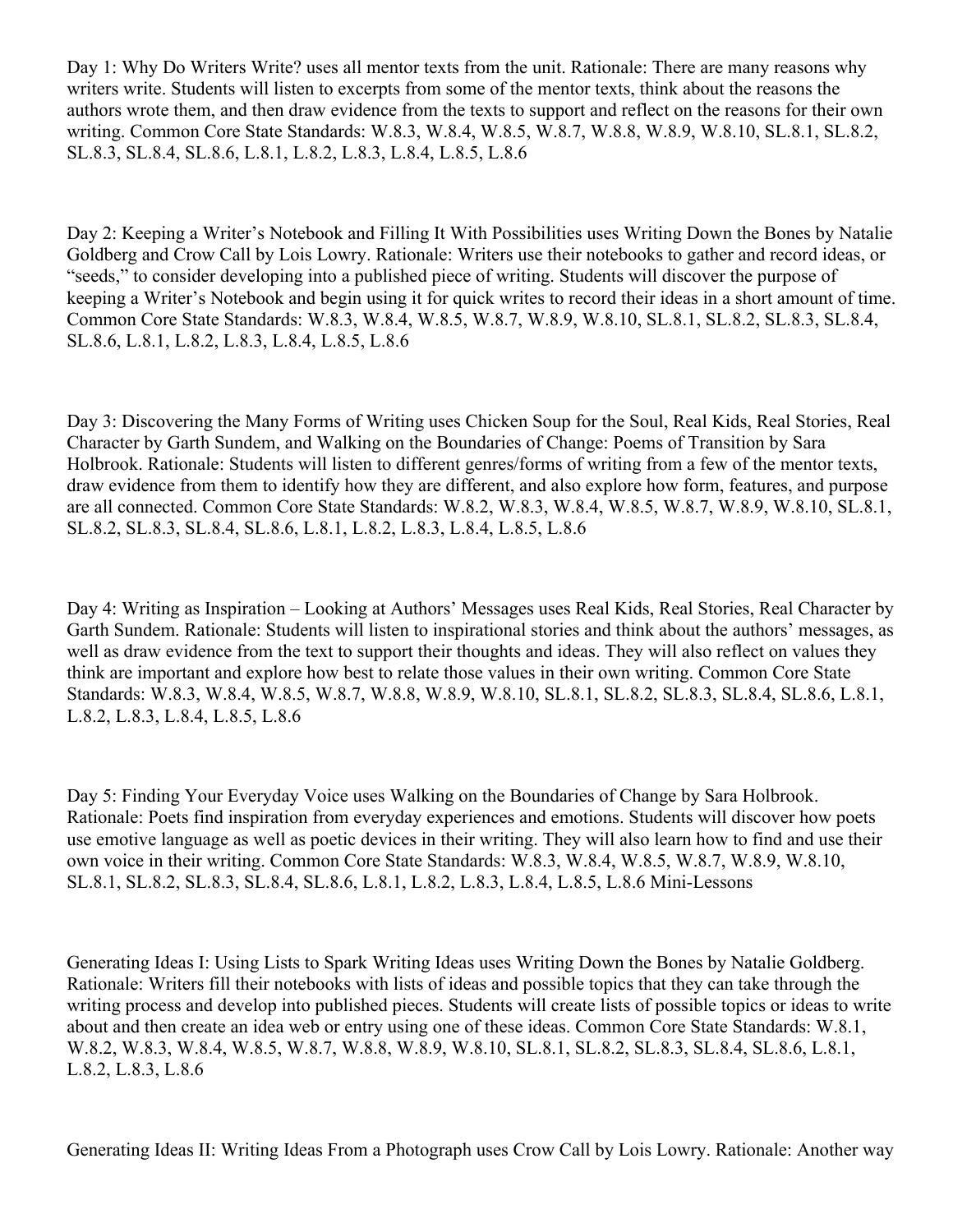writers can generate ideas is by using photographs as a springboard for writing since each one holds so many stories and memories. Students will generate ideas for their writing by using photographs to reflect on an experience that they have had. Common Core State Standards: W.8.2, W.8.3, W.8.4, W.8.5, W.8.7, W.8.9, W.8.10, SL.8.1, SL.8.2, SL.8.3, SL.8.4, SL.8.5, SL.8.6, L.8.1, L.8.2, L.8.3, L.8.6

Generating Ideas III: Writing From Personal Experiences uses Chicken Soup for the Soul: Inspiration for Writers by Jack Canfield, Mark Victor Hansen, Amy Newmark, and Susan M. Heim (Eds.) and Walking on the Boundaries of Change by Sara Holbrook. Rationale: Every successful writer will tell you that the best writing comes from within. Students will explore how writing about everyday experiences, challenges, and emotions creates a connection between writers and readers. Common Core State Standards: W.8.1, W.8.3, W.8.4, W.8.5, W.8.7, W.8.8, W.8.9, W.8.10, SL.8.1, SL.8.2, SL.8.3, SL.8.4, SL.8.6, L.8.1, L.8.2, L.8.3, L.8.4, L.8.5, L.8.6

Selecting: Narrowing Down a Topic uses Chicken Soup for the Soul: Inspiration for Writers by Jack Canfield, Mark Victor Hansen, Amy Newmark, and Susan M. Heim (Eds.). Rationale: Writers select ideas that are full of possibilities and purpose when deciding what to publish. Students will reread their Writers' Notebooks to reflect on their writing and select an idea they want to publish. Common Core State Standards: W.8.1, W.8.2, W.8.3, W.8.4, W.8.5, W.8.7, W.8.9, W.8.10, SL.8.1, SL.8.2, SL.8.3, SL.8.4, SL.8.6, L.8.1, L.8.2, L.8.3, L.8.5, L.8.6

Collecting: Descriptive Details uses Chicken Soup for the Soul: Inspiration for Writers by Jack Canfield, Mark Victor Hansen, Amy Newmark, and Susan M. Heim (Eds.). Rationale: Writers use the collecting stage of the writing process to elaborate, research, and develop their piece. Students will "collect" descriptive details to further develop their selected topic/idea. Common Core State Standards: W.8.1, W.8.2, W.8.3, W.8.4, W.8.5, W.8.6, W.8.7, W.8.8, W.8.9, W.8.10, SL.8.1, SL.8.2, SL.8.3, SL.8.4, SL.8.5, SL.8.6, L.8.1, L.8.2, L.8.3, L.8.4, L.8.5, L.8.6

Drafting: Organizing According to Form uses all mentor texts from the unit. Rationale: Drafting is the stage of the writing process where writers must consider the structure and form that best suits the ideas they have chosen to publish. Students will choose a strategy to first help them organize their draft into a structure that is meaningful to their purpose and audience. Common Core State Standards: W.8.1, W.8.2, W.8.3, W.8.4, W.8.5, W.8.7, W.8.8, W.8.9, W.8.10, SL.8.1, SL.8.2, SL.8.3, SL.8.4, SL.8.6, L.8.1, L.8.2, L.8.3, L.8.4, L.8.6

Revising I: BIG Revision – Making Purposeful Changes uses all mentor texts from the unit and students' drafts. Rationale: Revision is the stage of the writing process where writers resee and reread their writing to ensure their message or meaning is clear. Students will revise their drafts by using effective techniques to engage their readers. Common Core State Standards: W.8.1, W.8.2, W.8.3, W.8.4, W.8.5, W.8.6, W.8.7, W.8.8, W.8.9, W.8.10, SL.8.1, SL.8.2, SL.8.3, SL.8.4, SL.8.6, L.8.1, L.8.2, L.8.3, L.8.4, L.8.5, L.8.6

Revising II: Show, Don't Tell uses Writing Down the Bones by Natalie Goldberg and students' drafts. Rationale: Revision often has many layers to it. Writers understand that there are many different strategies to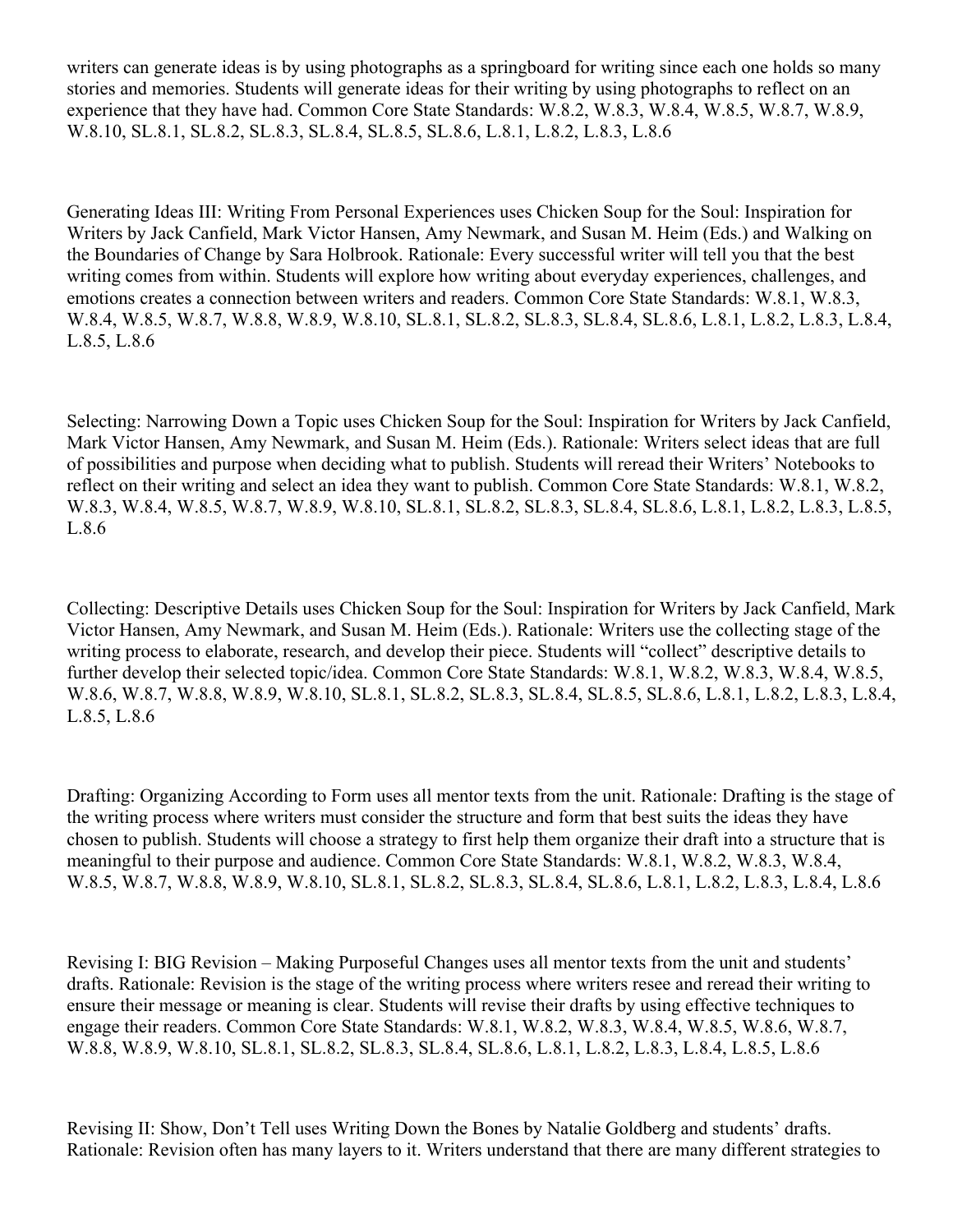"resee" their writing. In this second revision lesson, students will focus on adding relevant descriptive details to their pieces, using precise words and phrases, through a strategy called "show, don't tell." Common Core State Standards: W.8.1, W.8.2, W.8.3, W.8.4, W.8.5, W.8.7, W.8.9, W.8.10, SL.8.1, SL.8.2, SL.8.3, SL.8.4, SL.8.6, L.8.1, L.8.2, L.8.3, L.8.4, L.8.5, L.8.6

Editing: Commas With Purpose uses students' drafts. Rationale: During the editing stage of the writing process, writers consider the conventions of standard English grammar and usage. Punctuation, and particularly the comma, greatly contributes to the sound and meaning of text. Students will understand the usage of commas correctly and purposefully. Common Core State Standards: W.8.1, W.8.2, W.8.3, W.8.4, W.8.5, W.8.7, W.8.9, W.8.10, SL.8.1, SL.8.2, SL.8.3, SL.8.4, SL.8.6, L.8.1, L.8.2, L.8.3, L.8.6

Publishing: Crafting the Perfect Title uses all mentor texts from the unit and students' final drafts. Rationale: The publishing process is the final stage of the writing process, where writers make decisions about how they want to display and share their finished work. The first thing readers see is the title of a piece, so it is very important for young writers to learn how to craft the "perfect title." As students once again "read like writers" by analyzing the titles of the mentor texts, they will be able to think of possible titles for their own pieces of writing. Common Core State Standards: W.8.3, W.8.4, W.8.5, W.8.6, W.8.7, W.8.8, W.8.9, W.8.10, SL.8.1, SL.8.2, SL.8.3, SL.8.4, SL.8.5, SL.8.6, L.8.1, L.8.2, L.8.3, L.8.4, L.8.5, L.8.6

#### **Integration of Career Readiness, Life Literacies and Key Skills**

Students will explore the career of a professional writer by learning how they work.

| TECH.9.4.8.IML.7      | Use information from a variety of sources, contexts, disciplines, and cultures for a specific<br>purpose (e.g., 1.2.8.C2a, 1.4.8.CR2a, 2.1.8.CHSS/IV.8.AI.1, W.5.8, 6.1.8.GeoSV.3.a,<br>6.1.8. Civics DP. 4.b, 7.1. NH. IPRET. 8). |
|-----------------------|------------------------------------------------------------------------------------------------------------------------------------------------------------------------------------------------------------------------------------|
| TECH.9.4.8.CI.4       | Explore the role of creativity and innovation in career pathways and industries.                                                                                                                                                   |
| <b>TECH.9.4.8.DC</b>  | Digital Citizenship                                                                                                                                                                                                                |
| WRK.9.2.8.CAP.10      | Evaluate how careers have evolved regionally, nationally, and globally.                                                                                                                                                            |
| TECH.9.4.8.GCA.2      | Demonstrate openness to diverse ideas and perspectives through active discussions to<br>achieve a group goal.                                                                                                                      |
| <b>TECH.9.4.8.GCA</b> | <b>Global and Cultural Awareness</b>                                                                                                                                                                                               |
|                       | Multiple solutions often exist to solve a problem.                                                                                                                                                                                 |
| WRK.9.2.8.CAP.12      | Assess personal strengths, talents, values, and interests to appropriate jobs and careers to<br>maximize career potential.                                                                                                         |
| WRK.9.2.8.CAP.3       | Explain how career choices, educational choices, skills, economic conditions, and personal<br>behavior affect income.                                                                                                              |
| <b>TECH.9.4.8.CI</b>  | Creativity and Innovation                                                                                                                                                                                                          |
| TECH.9.4.8.IML.1      | Critically curate multiple resources to assess the credibility of sources when searching for<br>information.                                                                                                                       |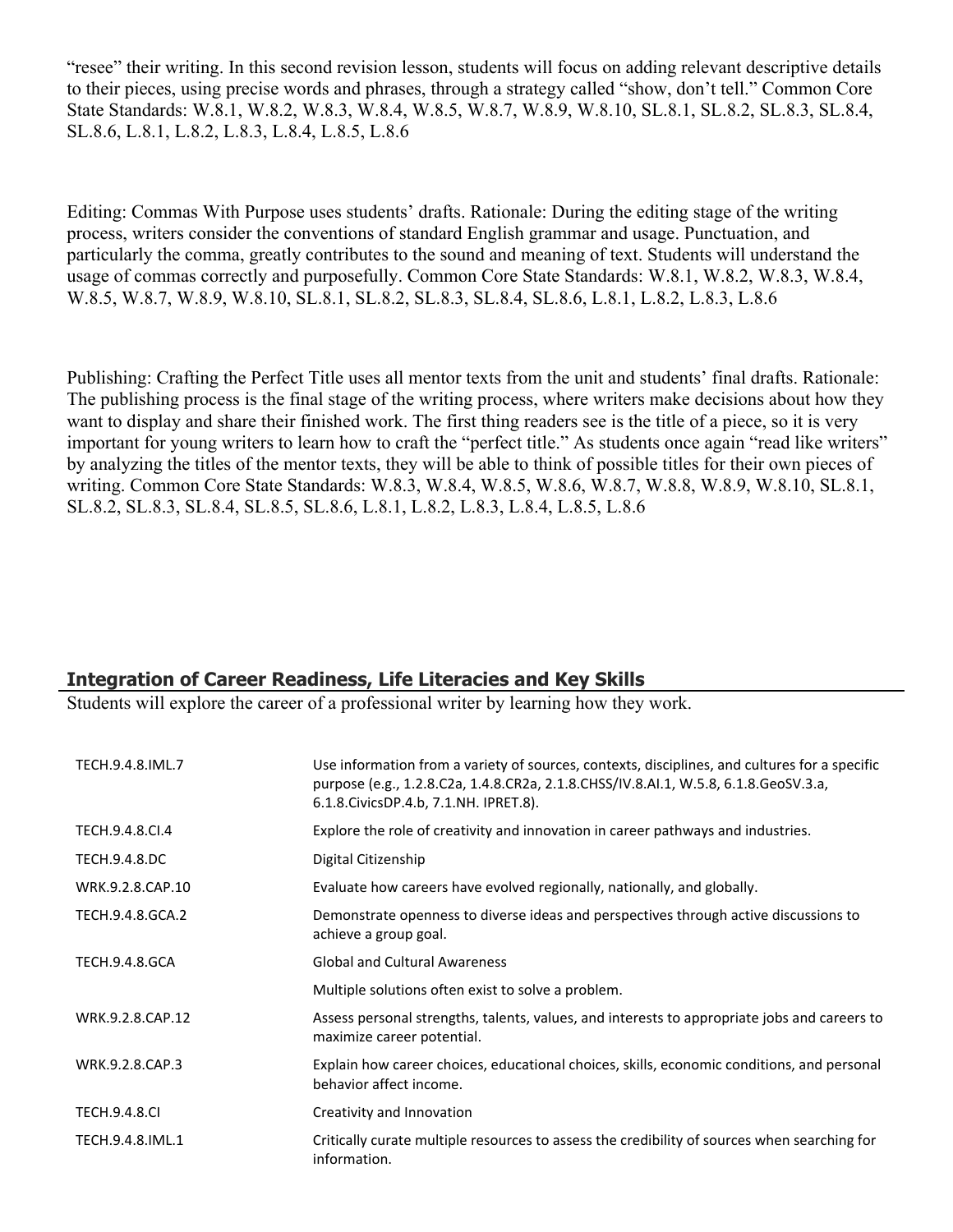| <b>TECH.9.4.8.CT</b> | <b>Critical Thinking and Problem-solving</b>                                                                                                                      |
|----------------------|-------------------------------------------------------------------------------------------------------------------------------------------------------------------|
| WRK.9.2.8.CAP.2      | Develop a plan that includes information about career areas of interest.                                                                                          |
| TECH.9.4.8.GCA.1     | Model how to navigate cultural differences with sensitivity and respect (e.g., 1.5.8.C1a).                                                                        |
| WRK.9.2.8.CAP.4      | Explain how an individual's online behavior (e.g., social networking, photo exchanges,<br>video postings) may impact opportunities for employment or advancement. |
| <b>WRK.9.2.8.CAP</b> | <b>Career Awareness and Planning</b>                                                                                                                              |
|                      | An essential aspect of problem solving is being able to self-reflect on why possible<br>solutions for solving problems were or were not successful.               |
| TECH.9.4.8.DC.2      | Provide appropriate citation and attribution elements when creating media products (e.g.,<br>$W.6.8$ ).                                                           |
| TECH.9.4.8.DC.1      | Analyze the resource citations in online materials for proper use.                                                                                                |

# **Technology and Design Integration**

Students will interact with the lesson through the Smartboard. Students will generate publishable writing pieces throughout the unit.

|                   | Troubleshooting a problem is more effective when knowledge of the specific device along<br>with a systematic process is used to identify the source of a problem. |
|-------------------|-------------------------------------------------------------------------------------------------------------------------------------------------------------------|
| CS.6-8.8.1.8.CS.4 | Systematically apply troubleshooting strategies to identify and resolve hardware and<br>software problems in computing systems.                                   |

# **Interdisciplinary Connections**

Various disciplines will be explored through group texts and individual leveled, choice texts.

# **Differentiation**

- Understand that gifted students, just like all students, come to school to learn and be challenged.
- Pre-assess your students. Find out their areas of strength as well as those areas you may need to address before students move on.
- Consider grouping gifted students together for at least part of the school day.
- Plan for differentiation. Consider pre-assessments, extension activities, and compacting the curriculum.
- Use phrases like "You've shown you don't need more practice" or "You need more practice" instead of words like "qualify" or "eligible" when referring to extension work.
- Encourage high-ability students to take on challenges. Because they're often used to getting good grades, gifted students may be risk averse.
- **Definitions of Differentiation Components**:
	- o Content the specific information that is to be taught in the lesson/unit/course of instruction.
	- o Process how the student will acquire the content information.
	- o Product how the student will demonstrate understanding of the content.
	- o Learning Environment the environment where learning is taking place including physical location and/or student grouping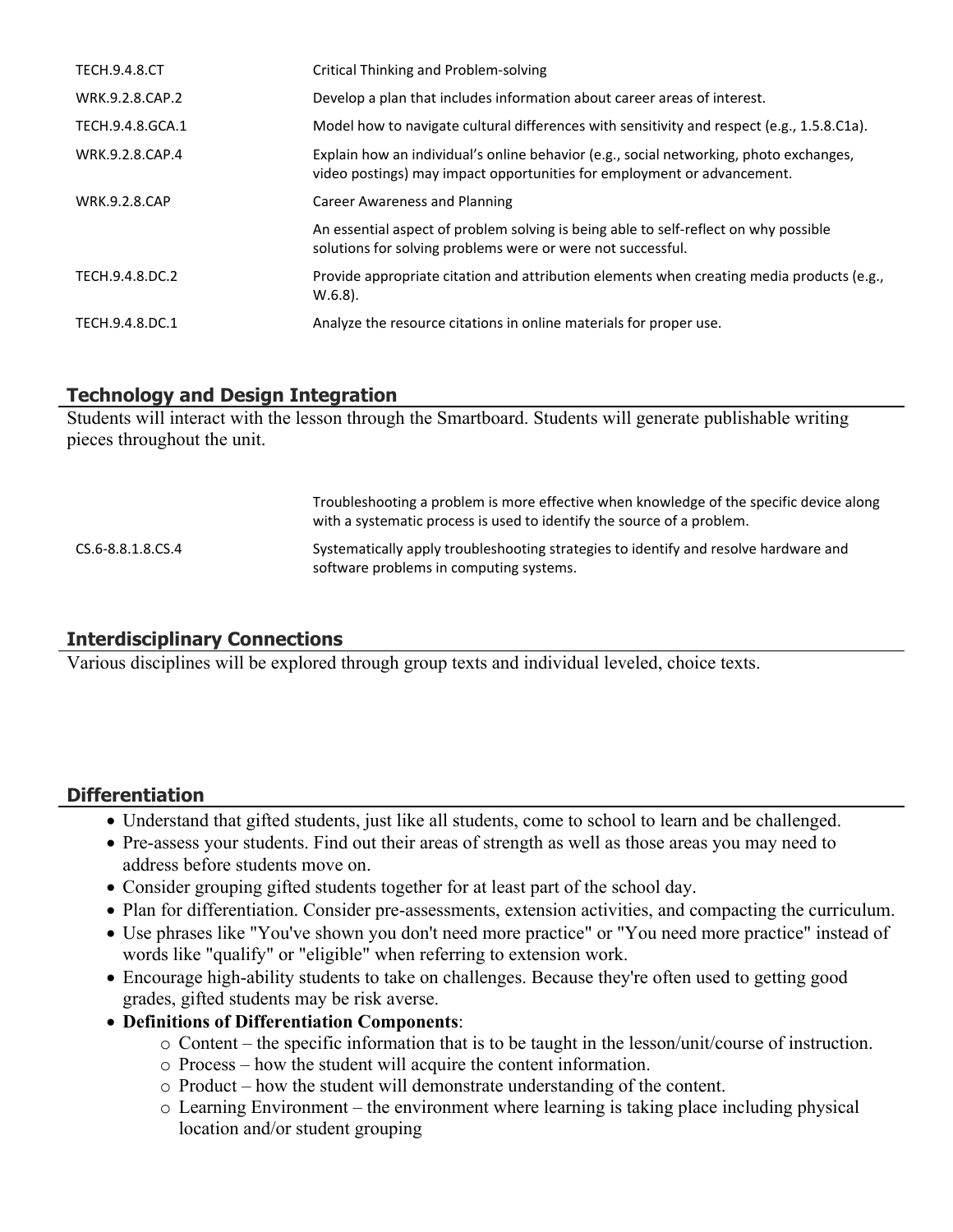Students will have access to leveled libraries of a variety of texts and be able to choose based on interest.

# **Modifications & Accommodations**

Refer to QSAC EXCEL SMALL SPED ACCOMMOCATIONS spreadsheet in this discipline.

#### **Modifications and Accommodations used in this unit:**

IEP and 504 accommodations will be utilized.

#### **Benchmark Assessments**

**Benchmark Assessments** are given periodically (e.g., at the end of every quarter or as frequently as once per month) throughout a school year to establish baseline achievement data and measure progress toward a standard or set of academic standards and goals.

#### **Schoolwide Benchmark assessments:**

Aimsweb benchmarks 3X a year

Linkit Benchmarks 3X a year

#### **Additional Benchmarks used in this unit:**

Writing Samples

Aimsweb

# **Formative Assessments**

Assessment allows both instructor and student to monitor progress towards achieving learning objectives, and can be approached in a variety of ways. **Formative assessment** refers to tools that identify misconceptions, struggles, and learning gaps along the way and assess how to close those gaps. It includes effective tools for helping to shape learning, and can even bolster students' abilities to take ownership of their learning when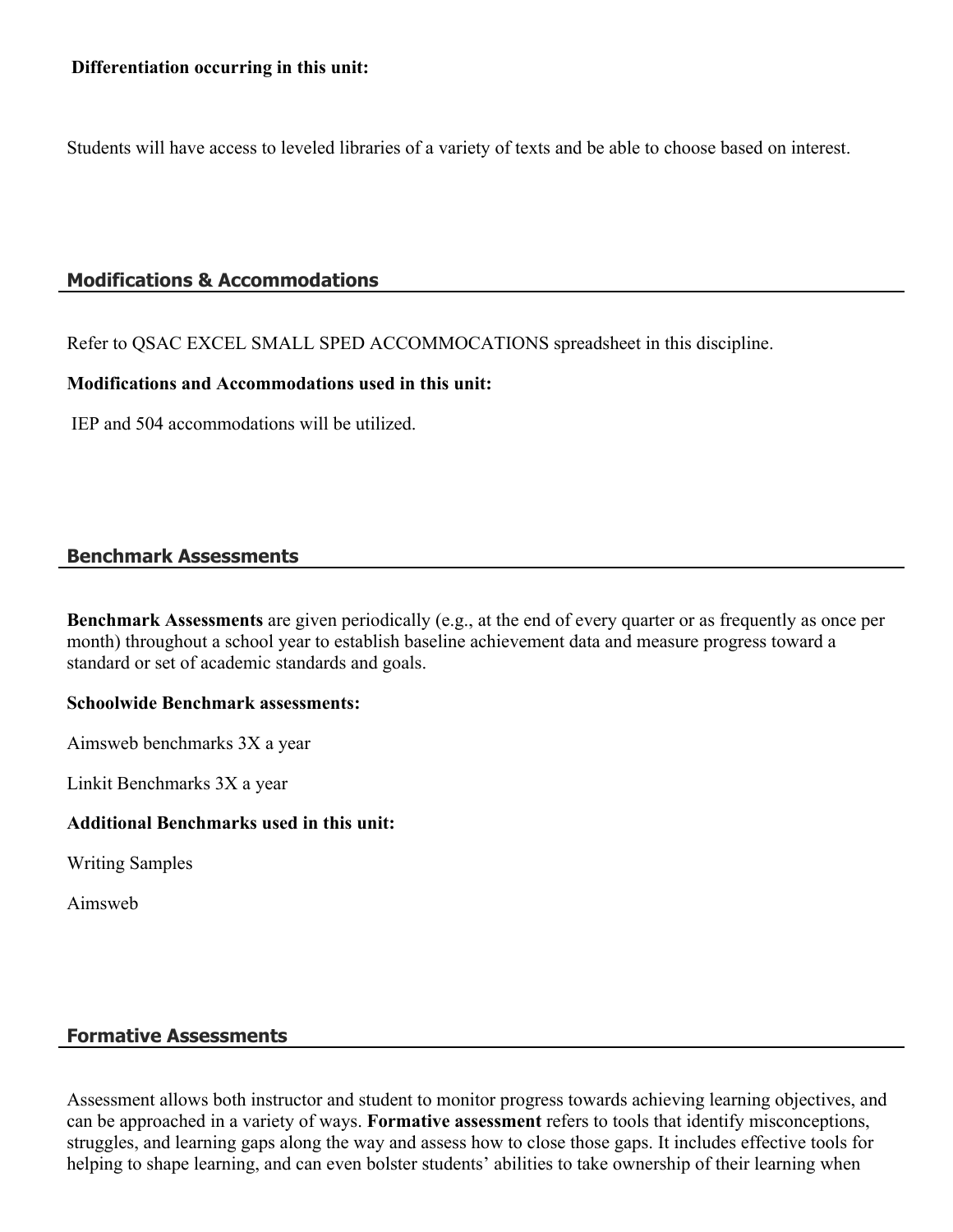they understand that the goal is to improve learning, not apply final marks (Trumbull and Lash, 2013). It can include students assessing themselves, peers, or even the instructor, through writing, quizzes, conversation, and more. In short, formative assessment occurs throughout a class or course, and seeks to improve student achievement of learning objectives through approaches that can support specific student needs (Theal and Franklin, 2010, p. 151).

#### **Formative Assessments used in this unit:**

| Discussion          |
|---------------------|
| Teacher observation |
| worksheets          |
| projects            |

teacher made tests

#### **Summative Assessments**

 **Summative assessments** evaluate student learning, knowledge, proficiency, or success at the conclusion of an instructional period, like a unit, course, or program. Summative assessments are almost always formally graded and often heavily weighted (though they do not need to be). Summative assessment can be used to great effect in conjunction and alignment with formative assessment, and instructors can consider a variety of ways to combine these approaches.

#### **Summative assessments for this unit:**

Unit assessments

Student Self-Reflection: uses a self-reflection questionnaire for students to complete. Rationale: The students should feel a real sense of accomplishment now that they have successfully taken their drafts through the entire writing process to create a published piece. Students will reflect on and evaluate this experience and their resulting products.

#### **Instructional Materials**

Instructional material with the Schoolwide, Inc. unit,

Mentor texts

Chicken Soup for the Soul: Inspiration for Writers by Jack Canfield, Mark Victor Hansen, Amy Newmark, and Susan M. Heim (Eds.) Crow Call by Lois Lowry Real Kids, Real Stories, Real Character by Garth Sundem Walking on the Boundaries of Change: Poems of Transition by Sara Holbrook Writing Down the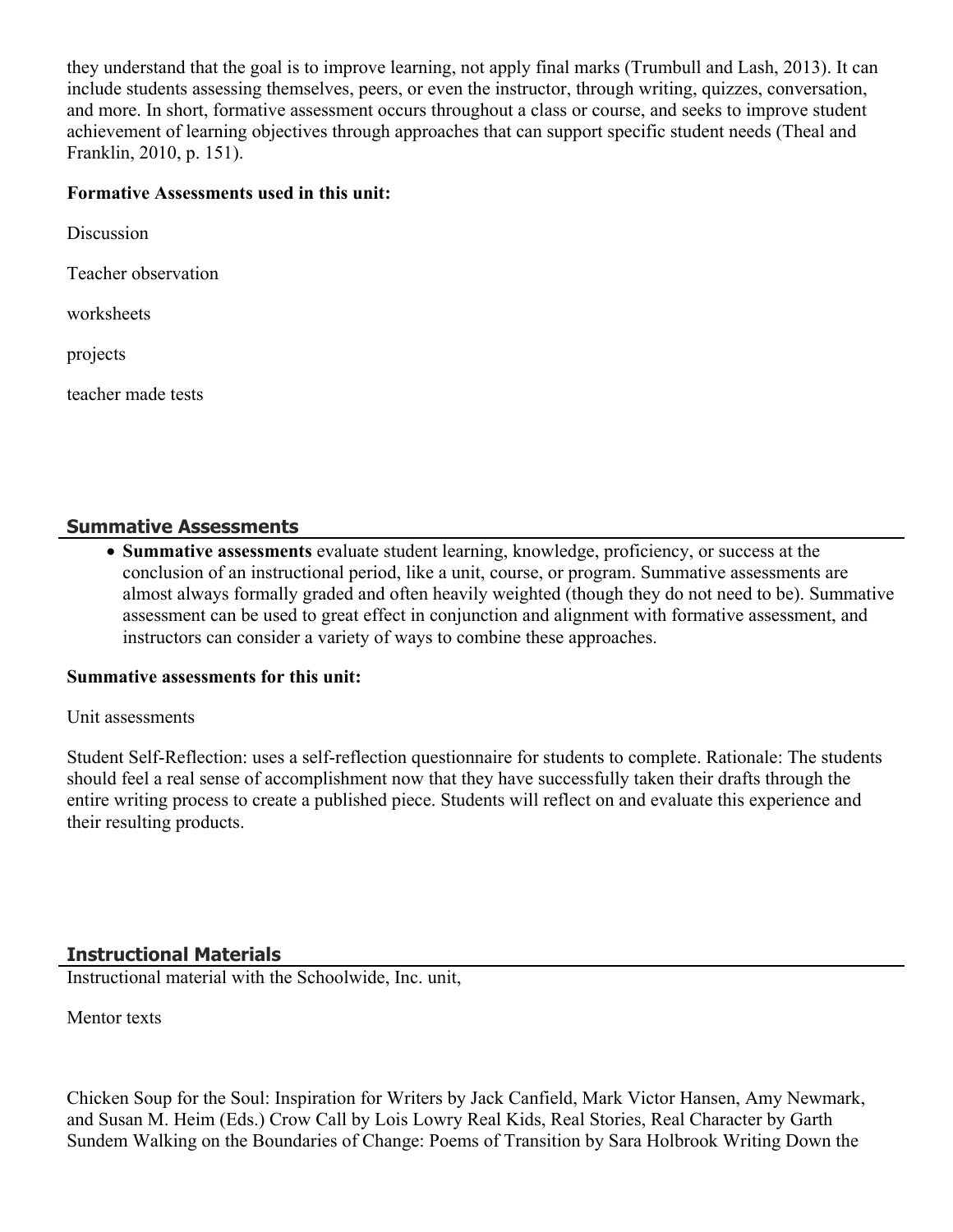# **Standards**

| LA.SL.8.4  | Present claims and findings, emphasizing salient points in a focused, coherent manner<br>with relevant evidence, sound valid reasoning, and well-chosen details; use appropriate<br>eye contact, adequate volume, and clear pronunciation.                                                                                            |
|------------|---------------------------------------------------------------------------------------------------------------------------------------------------------------------------------------------------------------------------------------------------------------------------------------------------------------------------------------|
| LA.SL.8.5  | Integrate multimedia and visual displays into presentations to clarify information,<br>strengthen claims and evidence, and add interest.                                                                                                                                                                                              |
| LA.SL.8.6  | Adapt speech to a variety of contexts and tasks, demonstrating command of formal<br>English when indicated or appropriate.                                                                                                                                                                                                            |
| LA.L.8.1   | Demonstrate command of the conventions of standard English grammar and usage when<br>writing or speaking.                                                                                                                                                                                                                             |
| LA.L.8.2   | Demonstrate command of the conventions of standard English capitalization, punctuation,<br>and spelling when writing.                                                                                                                                                                                                                 |
| LA.W.8.7   | Conduct short research projects to answer a question (including a self-generated<br>question), drawing on several sources and generating additional related, focused<br>questions that allow for multiple avenues of exploration.                                                                                                     |
| LA.W.8.8   | Gather relevant information from multiple print and digital sources, using search terms<br>effectively; assess the credibility and accuracy of each source; and quote or paraphrase<br>the data and conclusions of others while avoiding plagiarism and following a standard<br>format for citation.                                  |
| LA.L.8.5   | Demonstrate understanding of figurative language, word relationships, and nuances in<br>word meanings.                                                                                                                                                                                                                                |
| LA.W.8.9   | Draw evidence from literary or informational texts to support analysis, reflection, and<br>research.                                                                                                                                                                                                                                  |
| LA.8.L.8.3 | Use knowledge of language and its conventions when writing, speaking, reading, or<br>listening. Use verbs in the active and passive voice and in the conditional and subjunctive<br>mood to achieve particular effects (e.g., emphasizing the actor or the action; expressing<br>uncertainty or describing a state contrary to fact). |
| LA.W.8.2   | Write informative/explanatory texts to examine a topic and convey ideas, concepts, and<br>information through the selection, organization, and analysis of relevant content.                                                                                                                                                          |
| LA.L.8.6   | Acquire and use accurately grade-appropriate general academic and domain-specific<br>words and phrases; gather vocabulary knowledge when considering a word or phrase<br>important to comprehension or expression.                                                                                                                    |
| LA.W.8.10  | Write routinely over extended time frames (time for research, reflection,<br>metacognition/self correction, and revision) and shorter time frames (a single sitting or a<br>day or two) for a range of discipline-specific tasks, purposes, and audiences.                                                                            |
| LA.L.8.4   | Determine or clarify the meaning of unknown and multiple-meaning words or phrases<br>based on grade 8 reading and content, choosing flexibly from a range of strategies.                                                                                                                                                              |
| LA.SL.8.1  | Engage effectively in a range of collaborative discussions (one-on-one, in groups, and<br>teacher-led) with diverse partners on grade 8 topics, texts, and issues, building on others'<br>ideas and expressing their own clearly.                                                                                                     |
| LA.W.8.3   | Write narratives to develop real or imagined experiences or events using effective<br>technique, relevant descriptive details, and well-structured event sequences.                                                                                                                                                                   |